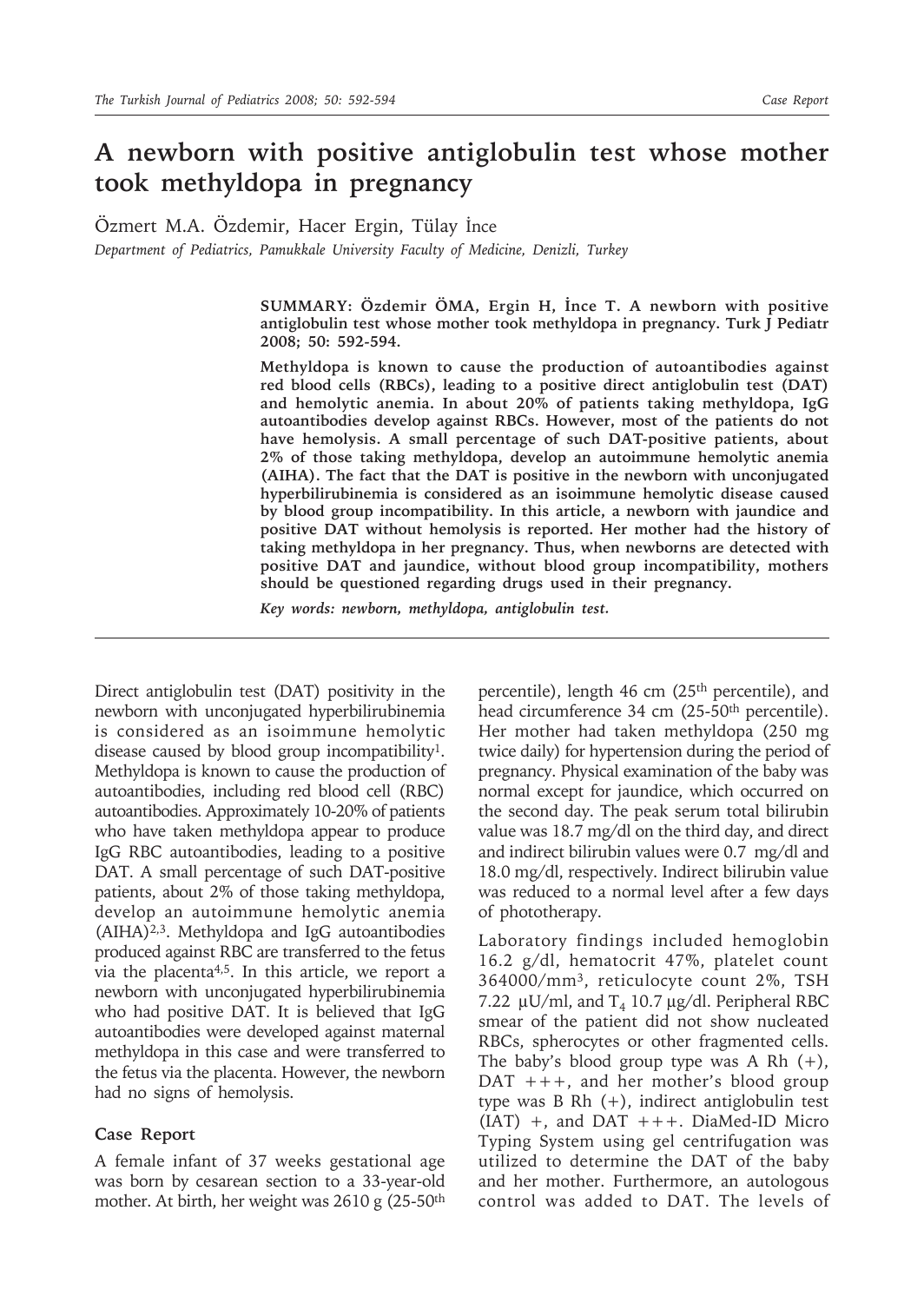glucose-6-phosphate dehydrogenase (G6PD) and lactate dehydrogenase, serum liver and renal functions, and electrolytes of the baby were normal. When we assessed for the non-D Rhesus blood group type, the baby's blood group type was  $C_7$ ,  $c_7$ ,  $E_7$ ,  $e_7$ ,  $M_7$ , N-, S-, s+, Fy<sup>a</sup>- Fy<sup>b</sup>+, K-, k+, Jk<sup>a</sup>+, Jk<sup>b</sup>+, lea+, leb-, P+, while her mother's blood group type was C-, c+, E+, e+, M+, N+, S+, s+,  $Fy^a$ +, Fy<sup>b</sup>+, K+, k+, Jk<sup>a</sup>+, Jk<sup>b</sup>+, le<sup>a</sup>+, le<sup>b</sup>+, Pı+. No irregular antibody was detected on screening. Klebsiella pneumoniae was detected on the culture from the urine collected by bladder catheterization (>100000 col). Thus, parenteral antibiotic treatment was initiated. Renal ultrasonography of the baby was normal. At the postnatal 9th week of life, while DAT of the baby was negative, DAT of the mother was positive.

## **Discussion**

Methyldopa was the first drug to be proven to cause production of RBC autoantibodies in vivo2. In about 20% of patients taking methyldopa, IgG autoantibodies develop against red cells. However, most of the patients do not have hemolysis<sup>6</sup>. It was reported that a small percentage of DAT-positive patients, about 2% of those taking methyldopa, have developed an AIHA2,3,7. As reported previously, methyldopa can produce both a positive DAT and less commonly a positive IAT8. The positive test develops within three to six months after the onset of therapy<sup>9</sup>. In the present case, the mother of the patient had taken methyldopa (250 mg twice daily) for hypertension during the period of pregnancy. DAT of the present newborn and indirect and direct antiglobulin test of her mother were positive, although other signs of hemolysis such as anemia, reticulocytosis, RBC fragments, nucleated RBC, and spherocytes were not present in blood films of the mother and baby. It is still controversial why some patients taking methyldopa make RBC autoantibodies, and why most of these DAT-positive patients have no signs of decreased RBC survival. The most popular theory for the etiology of methyldopa-induced RBC autoantibodies has been based on the study by Kirtland et al.<sup>10</sup>, who suggested that methyldopa inhibited suppressor-lymphocytes functions<sup>7</sup>. Kelton<sup>6</sup> observed that every patient taking methyldopa

who had a positive DAT but no hemolysis had unimpaired Fc-dependent reticuloendothelial function.

It was reported that the autoantibodies due to use of drugs such as methyldopa may be able to react with the patient's own red cells and usually most other normal red cells in vitro without drug ingestion<sup>11</sup>. Methyldopa and IgG are transferred to the fetus via the placenta4,5. The production of autoantibodies to red cells in utero by the fetus is possible, though rare<sup>12</sup>. Erler et al.<sup>12</sup> reported a positive DAT in a newborn infant without evidence of maternal alloantibodies or autoantibodies. In the present study, the positive DAT after adding an autologous control indicates the presence of red cell IgG autoantibodies in the mother. This data suggests that the positive DAT of the newborn is caused by the maternal IgG autoantibodies crossing the fetus via the placenta.

As it is known, ingestion of methyldopa has been shown to cause positive direct and sometimes indirect antiglobulin tests in patients<sup>11</sup>; however, it has not been shown previously in the fetus or newborn. To our knowledge, this is the first report about a newborn with positive DAT whose mother had taken methyldopa in pregnancy. The positive DAT associated with methyldopa gradually diminishes over weeks or months<sup>9</sup>. At the postnatal 9<sup>th</sup> week of life, while DAT of the mother was positive, DAT of the patient was negative.

In conclusion, a neonate whose mother has taken methyldopa in pregnancy should be followed closely for positive antiglobulin test and hemolysis. In other words, if there is no blood group incompatibility in newborns with positive DAT, drugs used by the mother during pregnancy should be investigated.

## **REFERENCES**

- 1. Wong RJ, DeSandre GH, Sibley E, Stevenson DK. Neonatal jaundice and liver disease. In: Martin RJ, Fanaroff AA, Walsh MC (eds). Fanaroff and Martin's Neonatal-Perinatal Medicine Disease of the Fetus and Infant (8th ed). Philadelphia: Mosby Elsevier; 2006: 1419-1465.
- 2. Carstairs KC, Breckenridge A, Dollery CT, Worlledge SM. Incidence of a positive direct Coombs test in patients on α-methyldopa. Lancet 1966; ii: 133-135.
- 3. Kleinman S, Nelson R, Smith L, Goldfinger D. Positive direct antiglobulin tests and immune hemolytic anemia in patients receiving procainamide. N Engl J Med 1984; 311: 809-812.